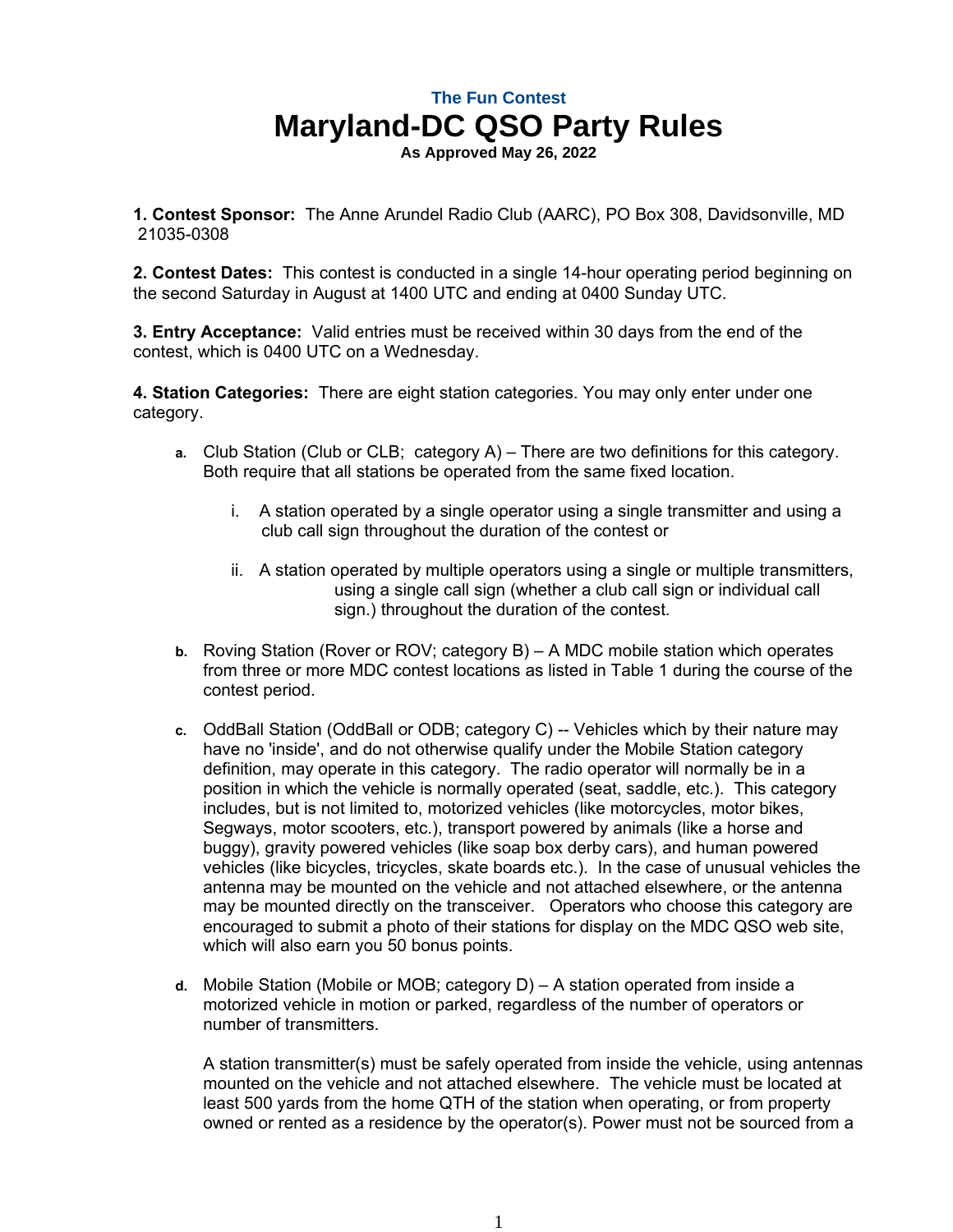**As Approved May 26, 2022**

utility/power grid. A station can be categorized as Mobile only if the station operates in either one or two jurisdictions. A station operating in three or more jurisdictions will automatically be placed in the Rover category.

- **e.** QRP Station (QRP; category E) A station operated from a fixed or portable location by a single operator using a single transmitter with a transmitted signal which does not exceed 5 watts PEP.
- **f.** Standard Station (Standard or STD; category F) A station operated from a fixed or portable location by a single operator using a single transmitter with a transmitted signal exceeding 5 watts (PEP) but not exceeding 150 watts (PEP) during the contest.
- **g.** Amplified Station (Amplified or AMP; category G) A station operated from a fixed or portable location by a single operator using a single transmitter with a transmitted signal exceeding 150 watts (PEP) but not exceeding 600 watts (PEP) during the contest.
- **h.** Unlimited (Unlimited or UNL; category H) A station operated from a fixed or portable location by a single operator using a single transmitter with a transmitted signal that has exceeded 600 watts (PEP) during the contest.
- **5. Modes**: Only three transmitting modes are allowed.
	- **a.** Phone: Any phone mode may be used.
	- **b.** CW: Only International Morse Code may be used.
	- c. Digital: Any digital mode may be used, such as PSK31, RTTY, FT8, and FT4.
- **6. The Exchange:** The exchange is simple. You give your Station Category (e.g. Club, Mobile, QRP, etc.) and Location to each contacted station. Your location will be as follows: For stations outside of Canada and the United States, use your country. For Canadian and non-MDC stations, use your province or state. For MDC stations, use your county or city as indicated below in Table 1.

NOTE: The exchange for FT4 or FT8 transmissions is slightly different. Details of the FT4/FT8 QSO procedure are described below in paragraph 14.

Abbreviation

| No | County/City           | Abbreviation | No | County/City | Abbreviat  |
|----|-----------------------|--------------|----|-------------|------------|
|    | Allegany              | <b>ALY</b>   | 14 | Howard      | <b>HWD</b> |
| 2  | Anne Arundel          | <b>ANA</b>   | 15 | Kent        | <b>KEN</b> |
| 3  | <b>Baltimore City</b> | BAL          | 16 | Montgomery  | <b>MON</b> |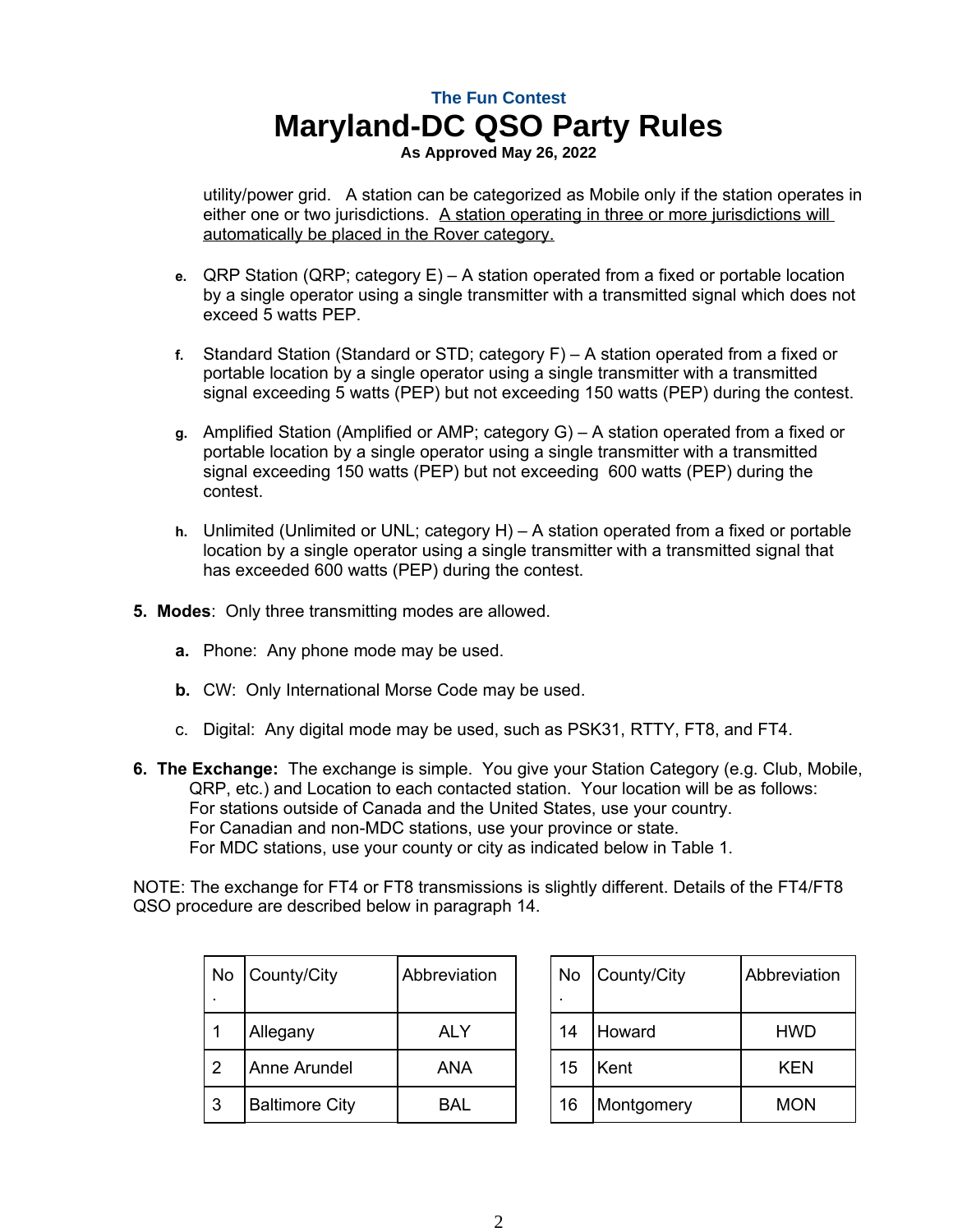**As Approved May 26, 2022**

| 4              | <b>Baltimore County</b> | <b>BCT</b> | 17 | Prince George's | <b>PGE</b> |
|----------------|-------------------------|------------|----|-----------------|------------|
| 5              | Calvert                 | <b>CLV</b> | 18 | Queen Anne      | QAN        |
| 6              | Caroline                | <b>CLN</b> | 19 | St. Mary's      | <b>STM</b> |
| $\overline{7}$ | Carroll                 | <b>CRL</b> | 20 | Somerset        | <b>SMR</b> |
| 8              | Cecil                   | <b>CEC</b> | 21 | Talbot          | <b>TAL</b> |
| 9              | Charles                 | <b>CHS</b> | 22 | Washington      | <b>WAS</b> |
| 10             | Dorchester              | <b>DRC</b> | 23 | Wicomico        | <b>WIC</b> |
| 11             | Frederick               | <b>FRD</b> | 24 | Worcester       | <b>WRC</b> |
| 12             | Garrett                 | <b>GAR</b> | 25 | Washington DC   | <b>WDC</b> |
| 13             | Harford                 | HFD        |    |                 |            |

Table-1

Example: *W3VPR this is N3ADF Mobile station in Queen Anne (QAN if using CW) county N3ADF this is W3VPR Club station in Anne Arundel (ANA if using CW)* 

*county*

**7. Canadian Provinces:** The following are the Canadian Provinces and Territories used for the purposes of this contest.

| Province                     | Call Area and Description |
|------------------------------|---------------------------|
| Newfoundland &               | VO1 or VO2                |
| Labrador                     |                           |
| <b>New Brunswick</b>         | VE1-VE9                   |
| Nova Scotia                  | VE1                       |
| <b>Prince Edward Island</b>  | VE1 or VY2                |
| Quebec                       | VE2 or VA2                |
| Ontario                      | VE3 or VA3                |
| Manitoba                     | VE4                       |
| Saskatchewan                 | VE5                       |
| Alberta                      | VE6                       |
| <b>British Columbia</b>      | VE7 or VA7                |
| <b>Northwest Territories</b> | VE <sub>8</sub>           |
| <b>Nunavut Territory</b>     | VY <sub>0</sub>           |
| <b>Yukon Territory</b>       | VY1                       |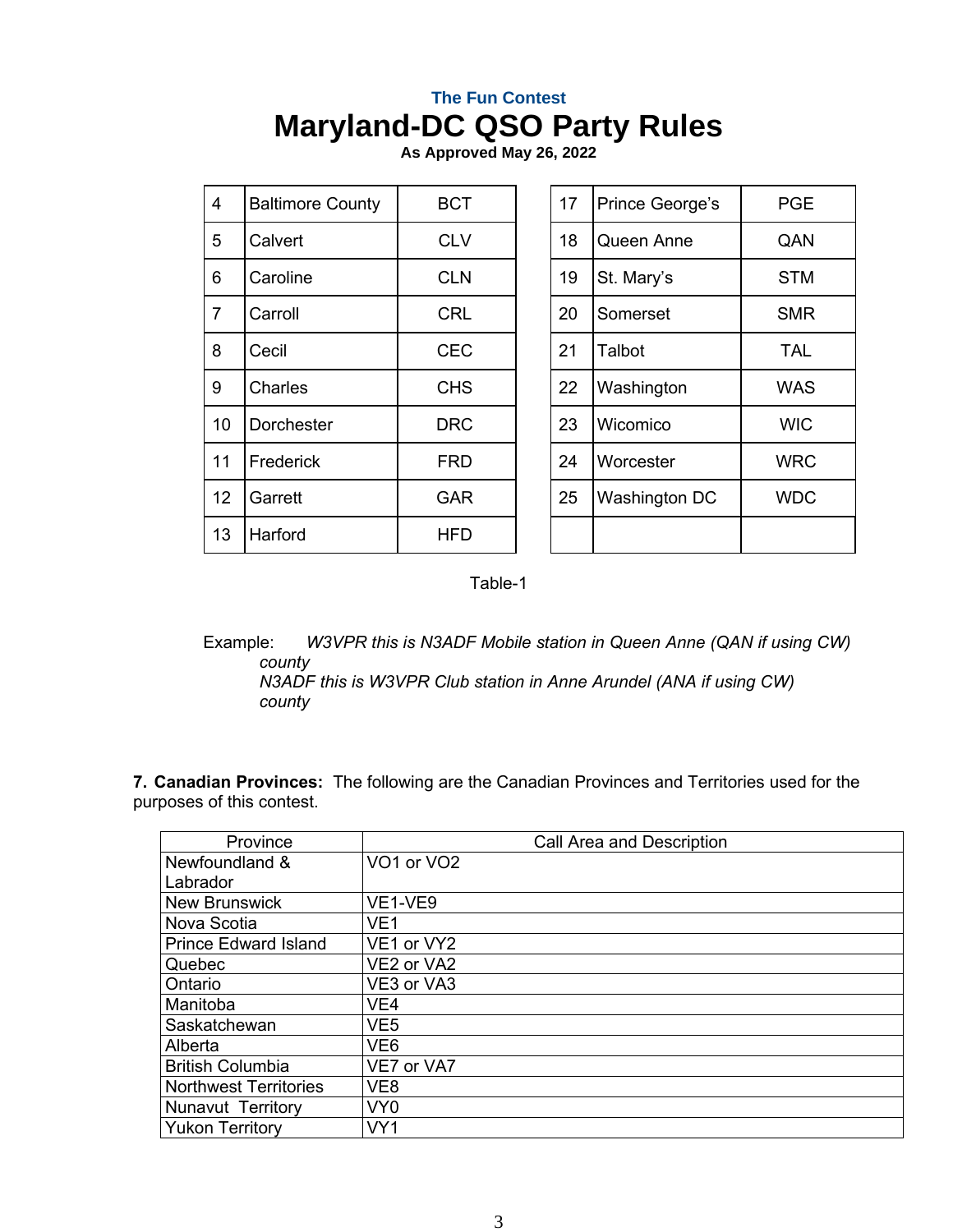**As Approved May 26, 2022**

#### Table-2

Example: *W3VPR this is AG4RR mobile in Kentucky AG4RR this is W3VPR we're a Club station in Anne Arundel (ANA if using CW or digital)county W3VPR this is VE3XYZ, I am a Standard station in Ontario VE3XYZ this is N3ADF. We are a Mobile station in Washington DC. Whiskey Delta Charlie (WDC if using CW or digital).*

#### **8. Miscellaneous Rules:**

- a. Make lots of contacts.
- b. Have the most fun allowed by law!
- c. Stations not located in the state of Maryland or the District of Columbia may only receive credit for contacts with stations located in Maryland or the District of Columbia (MDC section).
- d. Stations located in the state of Maryland or District of Columbia may work stations located anywhere.
- e. Club stations must operate from a single location.
- f. Mobile stations must be operated from inside a mobile vehicle, whether in motion or parked, and with antenna(s) mounted on the vehicle or the radio itself and not attached elsewhere.
- g. All licensed vehicles are considered mobile vehicles, regardless of whether they can move or not. Unlicensed vehicles are considered to be immobile, and therefore must be declared as fixed locations rather than mobile vehicles. Any vehicle which does not have a defined interior will be considered as oddball. Finally unlicensed but operational vehicles will still be considered as mobile vehicles. All vehicles must of course be operated in accordance with local laws.
- h. The use of repeaters, digipeaters, satellite retransmission, or the Internet (e.g EchoLink) is not allowed.
- **i.** Only simplex contacts are allowed except when split frequency QSOs are made within the same band.
- **j.** Cross mode contacts are prohibited.
- **k.** Stations may be worked only once per band per mode except as exempted by paragraph l. below. This means that any stations (so long as one is in one of the locations listed in Table 1) may contact any other station on any band up to three times, provided a different mode is used each time.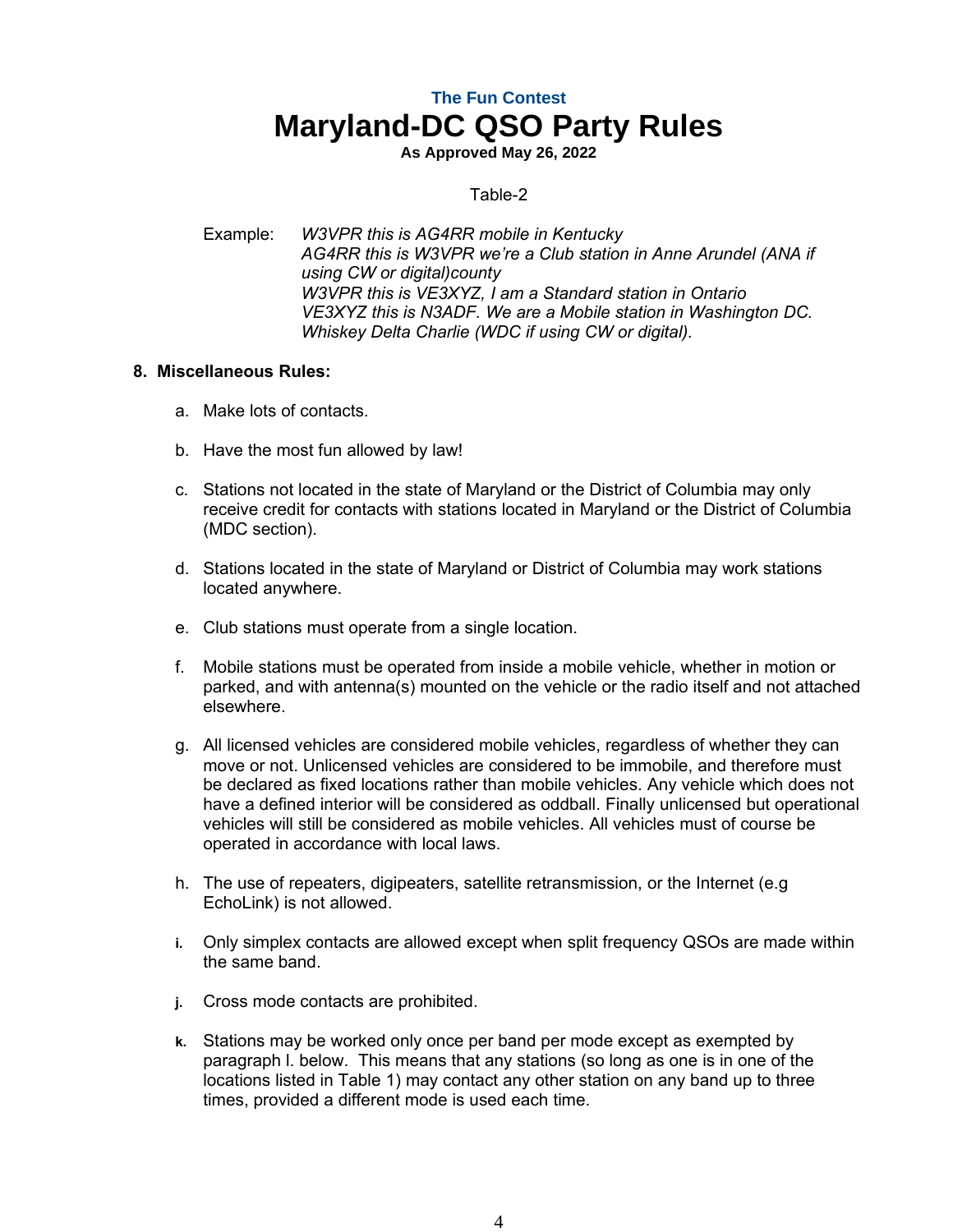**As Approved May 26, 2022**

- **l.** Stations that change their location from one MDC entity (as listed in Table 1) to another, shall be considered as a 'new' station, and may be worked again from this new location in all contest modes for contest credit for both stations involved. Similarly non-MDC stations who change their location from one US State, Canadian Province, or country to another shall also be considered a 'new' station.
- **m.** A station that is both QRP and either Mobile, Rover or Oddball may only enter in one of these categories.
- **n.** For the MDC QSO party, Alaska and Hawaii count as States only.
- **o.** Participating stations may not count Maryland as a state they have worked. The emphasis is on working Maryland Counties, Baltimore City or Washington DC.
- **p.** Contacts made during a net operation may not be included.

*Example: You may not participate in the "3905 Century Club" and claim those contacts for the MDC QSO Party.*

- **q.** Maryland-DC Stations submitting a log for the MDC QSO Party may not use a 1x1 call sign (aka Special Event Call Sign), however contacts made with station using a 1x1 call sign will be accepted.
- **r.** Marine Mobile stations within the waterways of the various Maryland Counties, Baltimore City and Washington DC may participate from the entities in which they are located. Marine Mobile stations on the Chesapeake Bay and more than 100 meters from shore shall be prohibited from participating in this contest.
- **s.** Stations submitting a paper log for the MDC QSO Party must also submit a Summary Sheet. There are two versions of the Summary Sheet:

Version 1 – A Summary Sheet for non-MDC Stations (Stations not operating in the state of Maryland or the District of Columbia).

Version 2 – A Summary Sheet for MDC stations (Stations operating within the State of Maryland and/or the District of Columbia).

**t.** Self spotting in any form is not permitted. Self-spotting is defined as the practice of sending a spot advertisement of your own station.

Instructions for completing the Summary Sheet, including examples of the two versions, can be viewed and downloaded from the MDC QSO Party website. The two versions of the Summary sheet are available for downloading as a .pdf file document from the MDC QSO Party website: https://www.w3vpr.org/MDCQSOPlinks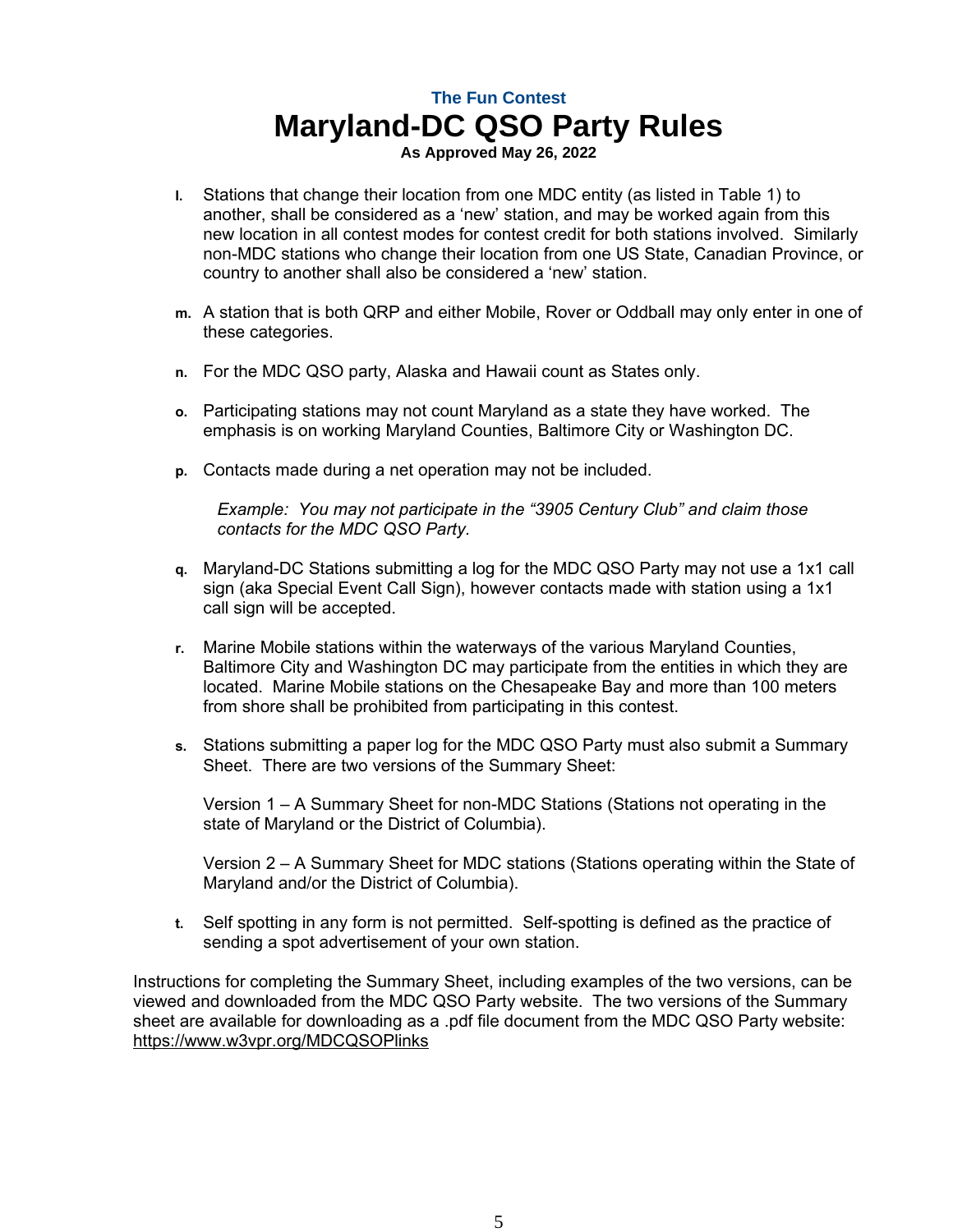**As Approved May 26, 2022**

**9. Authorized and Suggested Frequencies:** Contacts on WARC bands and 60 meters are not allowed. All other bands may be used. The following are suggested frequencies for use during the contest.

- a. CW: 3.557, 7.045, 14.045, 21.045, 28.045 50.095, 144.095
- b. SSB: 1.895, 3.821, 7.230, 14.271, 21.371, 28.371, 50.131, 144.141, 431.141
- c. FM: 52.525, 146.55, 146.58, 223.40, 446.00
- d. Digital: In accordance with the ARRL Band Plan

#### **10. Scoring**:

- **a.** Contact Points will be based on the mode used to complete the contact, as follows:
	- **1)** 3 points if the contact was made in CW mode (using International Morse Code)
	- **2)** 2 points if the contact was made using any digital mode, excluding digital voice
	- **3)** 1 point if the contact was made using phone, to include digital voice
- **b.** Multipliers for all entrants: The total of all Contact Points will be multiplied by each of the following multipliers in sequence. (See example below.)
	- 1) Maximum Transmit Power Multiplier: Based on the highest power level used for any contact.
		- **a)** 3 If the Maximum Transmit Power does not exceed 5 watts PEP.
		- **b)** 2 If the Maximum Transmit Power exceeds 5 watts PEP but not 150 watts PEP
		- **c)** 1 If the Maximum Transmit Power exceeds 150 watts PEP but not 600 watts PEP
		- **d)** 1 If the Maximum Transmit Power exceeds 600 watts PEP
	- 2) Entrants Category Multiplier: Based on the category for which the station is entered.
		- **a)** 1 if the Entrants Category is Club or CLB station.
		- **b)** 3 If the Entrants Category is Rover or ROV station.
		- **c)** 4 If the Entrants Category is Oddball or ODD station.
		- **d)** 2 If the Entrants Category is Mobile or MOB station
		- **e)** 1 If the Entrants Category is QRP Station
		- **f)** 1 If the Entrants Category is Standard or STD station
		- **g)** 1 If the Entrants Category is Amplified or AMP station
		- **h)** 1 If the Entrants Category is Unlimited or UNL station
- **c.** Multiplier points for MDC Stations: Stations in Maryland and the District of Columbia earn one multiplier point for making initial contact with the following: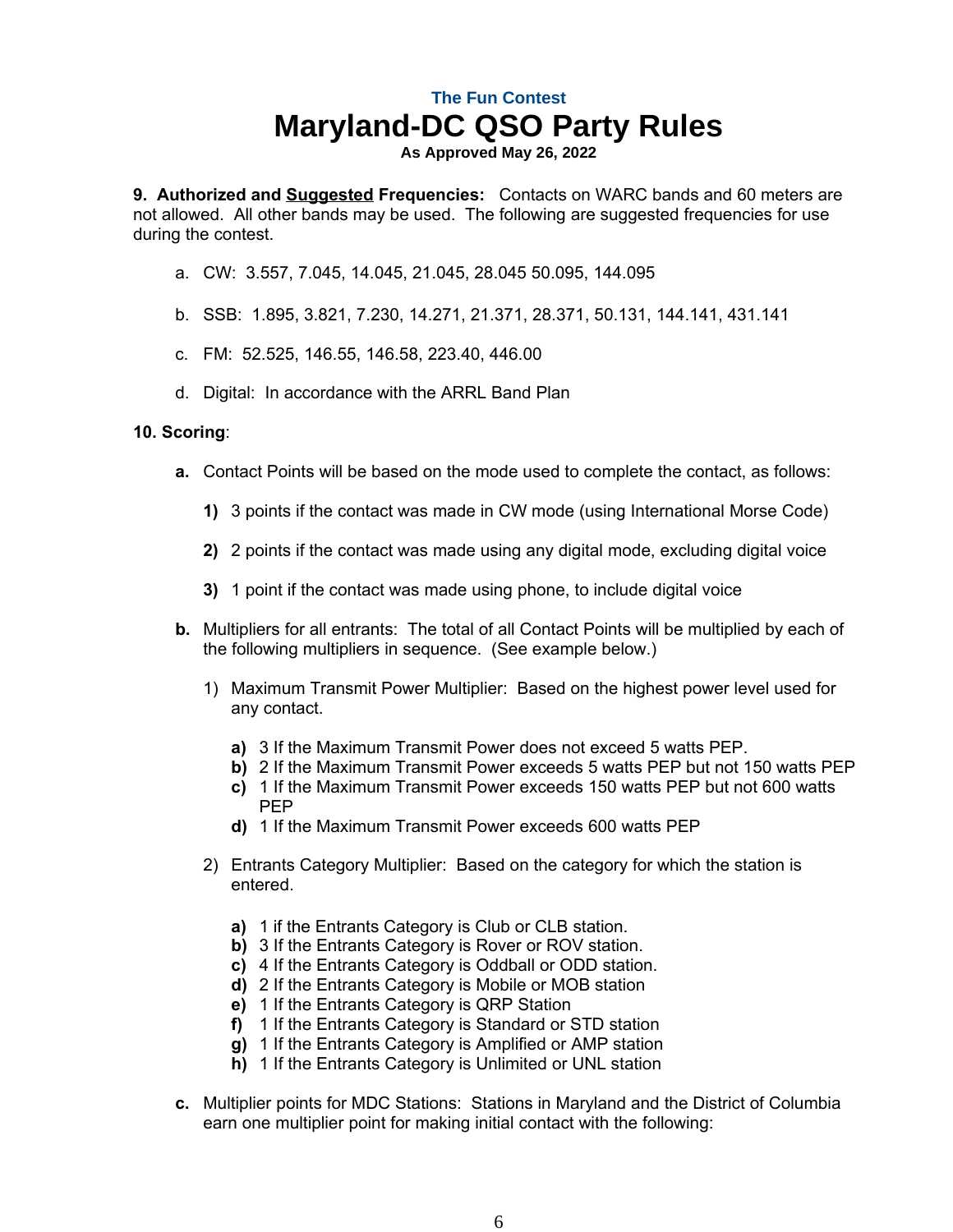**As Approved May 26, 2022**

- 1) Each Maryland County, and cities of Baltimore (BAL) and the District of Columbia (WDC) – 25 maximum.
- 2) Each State (less Maryland) 49 maximum
- 3) Each Canadian Province 13 maximum
- 4) Each DXCC country except the United States of America, Canada, Hawaii and Alaska
- 5) Multiplier points described in 1) through 4) above will be added together before being used as a multiplier.

d. Multiplier points for non-MDC Stations: Stations not operating from within Maryland or the District of Columbia earn one multiplier point for making initial contacts with: Each Maryland County, the cities of Baltimore (BAL) and the District of Columbia (WDC) – 25 maximum

- e. Bonus Points:
	- 1. Fifty bonus points will be awarded to each station submitting a contest log with at least one confirmed contact with the host club station W3VPR (The call sign of the Anne Arundel Radio Club). The 50 bonus points should be claimed either via Website entry, or on the Summary Sheet which should be submitted with your log.
	- 2. Fifty bonus points will be awarded to each entrant in the Oddball Station category submitting a photograph of their station as operated. This photo may be displayed on the MDC QSO Party web site.
	- 3. Fifty bonus points will be awarded for web form submission of entry, including Cabrillo file. This form is found at https://www.w3vpr.org/QSO\_Party\_Submission.
	- 4. FIVE HUNDRED bonus points will be awarded for working all 25 MDC jurisdictions during the MDC QSO party.
	- 5. Inaccuracies in form submissions, especially flagrant ones, may result in reduction of awarded bonus points.
- e. Total Score: You do not need a degree in mathematics to determine your score. If you can add and multiply you are in good shape.
	- **i.** Add the number of contacts made using each of the three Modes listed in 10.a. above.
	- **ii.** For each Mode multiply the number of Contact Points noted in 10.a.1), 10.a.2) and 10.a.3) above, by the number of contacts made using that same mode, as just computed. Add those 3 numbers together to produce the number of Contact Points earned.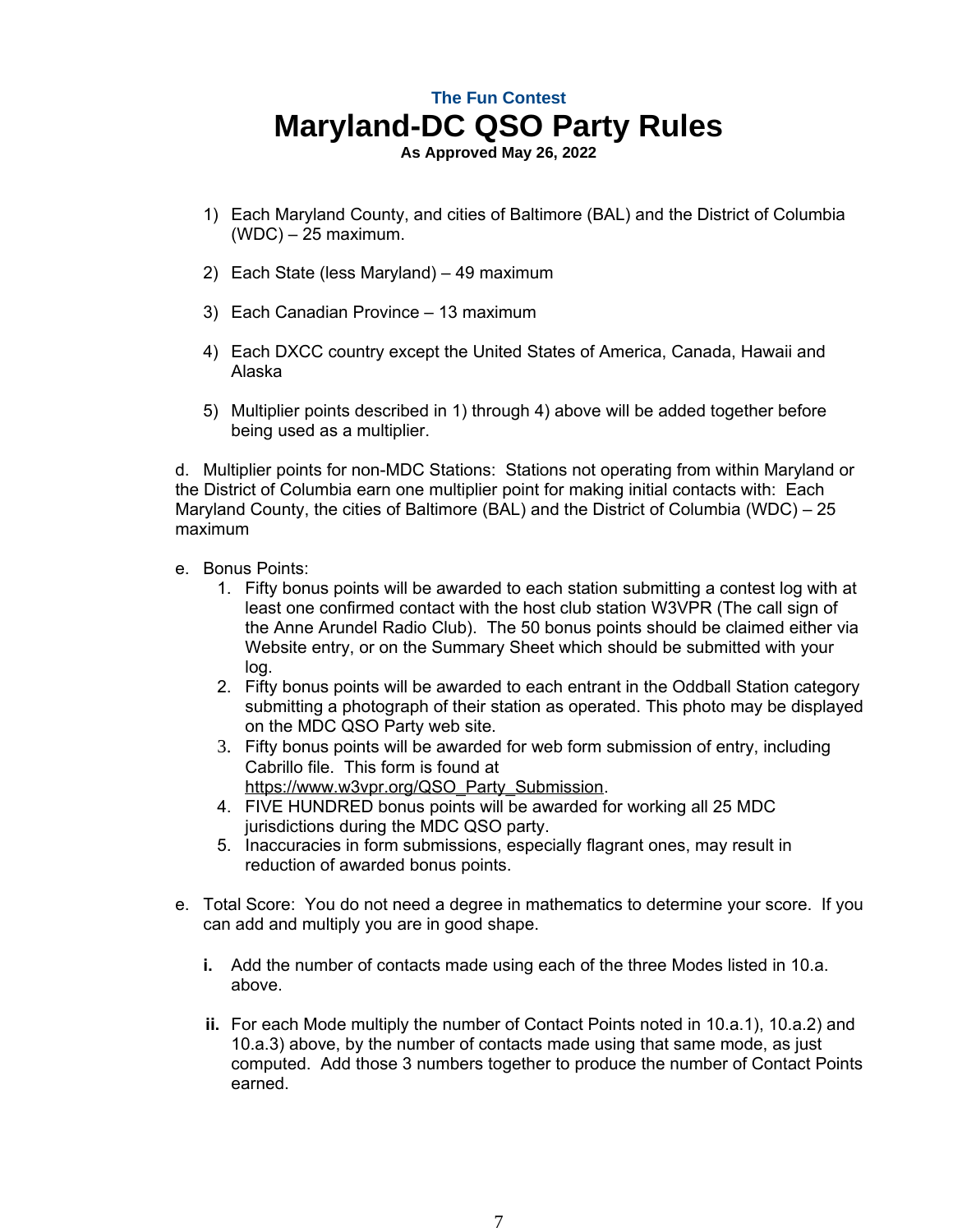**As Approved May 26, 2022**

- **iii.** Determine the Maximum Power Multiplier noted in 10.b.1) above, and Category Multiplier noted in 10.b.2) above.
- **iv.** Next, based on whether you are entering from within Maryland-DC (MDC) or outside of Maryland-DC. Determine either your In-State Multiplier Points, or your Out-Of-State Multiplier Points as applicable. Consider this amount to be your State Multiplier.
- **v.** Now multiply your Contact Points times your Maximum Power Multiplier times your Category Multiplier times your State Multiplier to create your Basic Score. The formula for this is:

 (Contact Points)x(Maximum Power Multiplier)x(Category Multiplier)x(State Multiplier)=(Basic Score)

- **vi.** Next determine if you have earned any bonus points. If you have contacted W3VPR during the contest, in any mode, you earn 50 bonus points. If you have submitted a photo of your Oddball station, you earn 50 bonus points. If you are submitting via web form, to include Cabrillo file, you earn 50 bonus points.
- **vii.**Add your Basic Score to your Bonus Points to get your Total Score. The formula follows:

 (Basic Score)+(Bonus Points)=(Total Score)You are done. You have your Total Score.

Example: *If you make 1 phone, 1 CW and 1 digital contact your Contact Points are 1+2+3 or 6. If you then used a maximum transmit power of 100 watts, your power multiplier is 2, and your total is 2x6 or 12. If your entry category is Standard Station(STD), your category multiplier is 1, and your total is 1x12 or 12. If you lived in Maryland and made those 3 contacts with 3 different counties, your state multiplier is 3, and your total becomes 3x12 or 36 points. And finally the bonus points are calculated and added to the basic score. A contact with W3VPR would add 50 bonus points for 36+50 or 86 points. Thus you would report a total of 86 points.* 

**11. QSO Party Logging software:** There are several logging software programs that support the MDC QSO Party, which include the creation of a Cabrillo file. Some popular options are listed below:

- http://www.n3fip.com/stategsoparty.html A very large selection of logging software is available
- http://www.qsl.net/w3km/ -- Download GenLog for free!
- $\bullet$  http://writelog.com A very large selection of logging software is available
- http://www.n1mm.com This free software can be adapted to a large number of onair contests.

 NOTE: You are not required to use logging software to document your contacts. The above listing does not infer or imply an endorsement by the Anne Arundel Radio Club or the MDC QSO Party Committee. Caveat emptor (Buyer Beware!). Use all software at your own risk.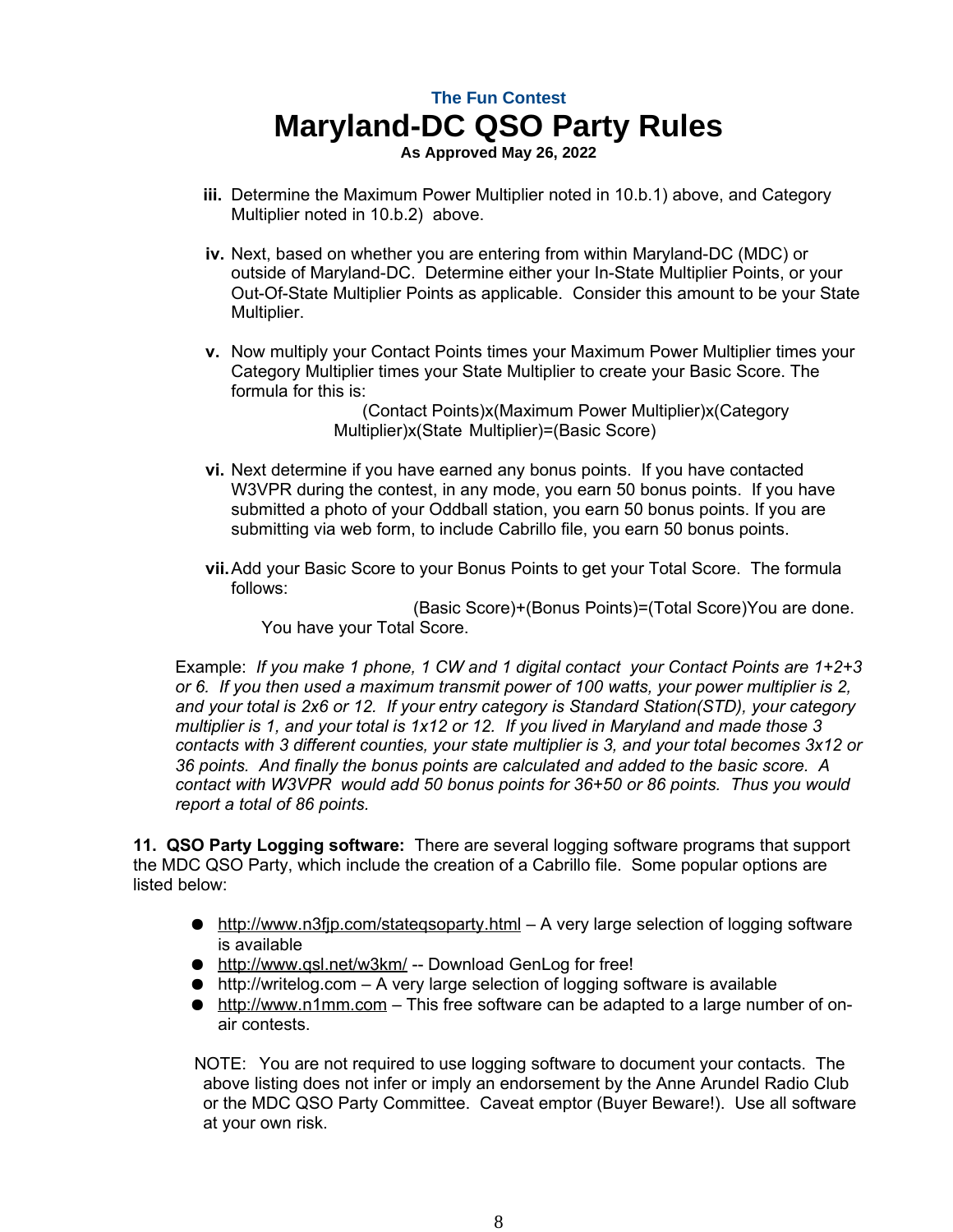**As Approved May 26, 2022**

- **12. Logs:** All Maryland OSO Party Submissions comply with the following rules:
	- **a.** The participant's QSO Party Log. These may be in the Cabrillo format, in a Microsoft Excel spreadsheet, LibreOffice Calc spreadsheet, or in a legible hand-written form. If we cannot read your handwriting we will not count the contact.
	- b. A completed QSO Party Summary Sheet is required. Paper QSO Party logs submitted without a completed QSO Party Summary Sheet will be considered invalid and will not be accepted. The Summary Sheet is available as a pdf file from the MDC QSO Party website: https://www.w3vpr.org/MDCQSOPlinks
	- c. Logs and Summary Sheets must be received within 30 days following the end of the contest.
	- **d.** Though we HIGHLY encourage the use of website entry (earning you 50 bonus points!), you may also submit your Logs and Summary Sheets via the US Post Office or by email.

#### **WEBSITE**

https://www.w3vpr.org/QSO\_Party\_Submission

USPS

MDC QSO Party P.O. Box 308 Davidsonville, MD 21035-0308

E-Mail MDCQSOP@w3vpr.org

- e. All decisions by the Maryland QSO Party Contest Committee concerning any log and/or summary sheet will be considered final. By submitting your entry, you agree to abide by the decisions of the Maryland-DC QSO Party Contest Committee.
- **13. Prizes**: Prizes may be awarded in each category and category endorsement as indicated below.
	- a. A plaque and certificate will be awarded to the station with the highest score in each category as long as there are a minimum of five entries submitted in that category or category endorsement. If there are not five entries in a category the first place finisher will receive a certificate acknowledging their accomplishment.
	- b. All other participants will receive a certificate indicating their official standing in their category.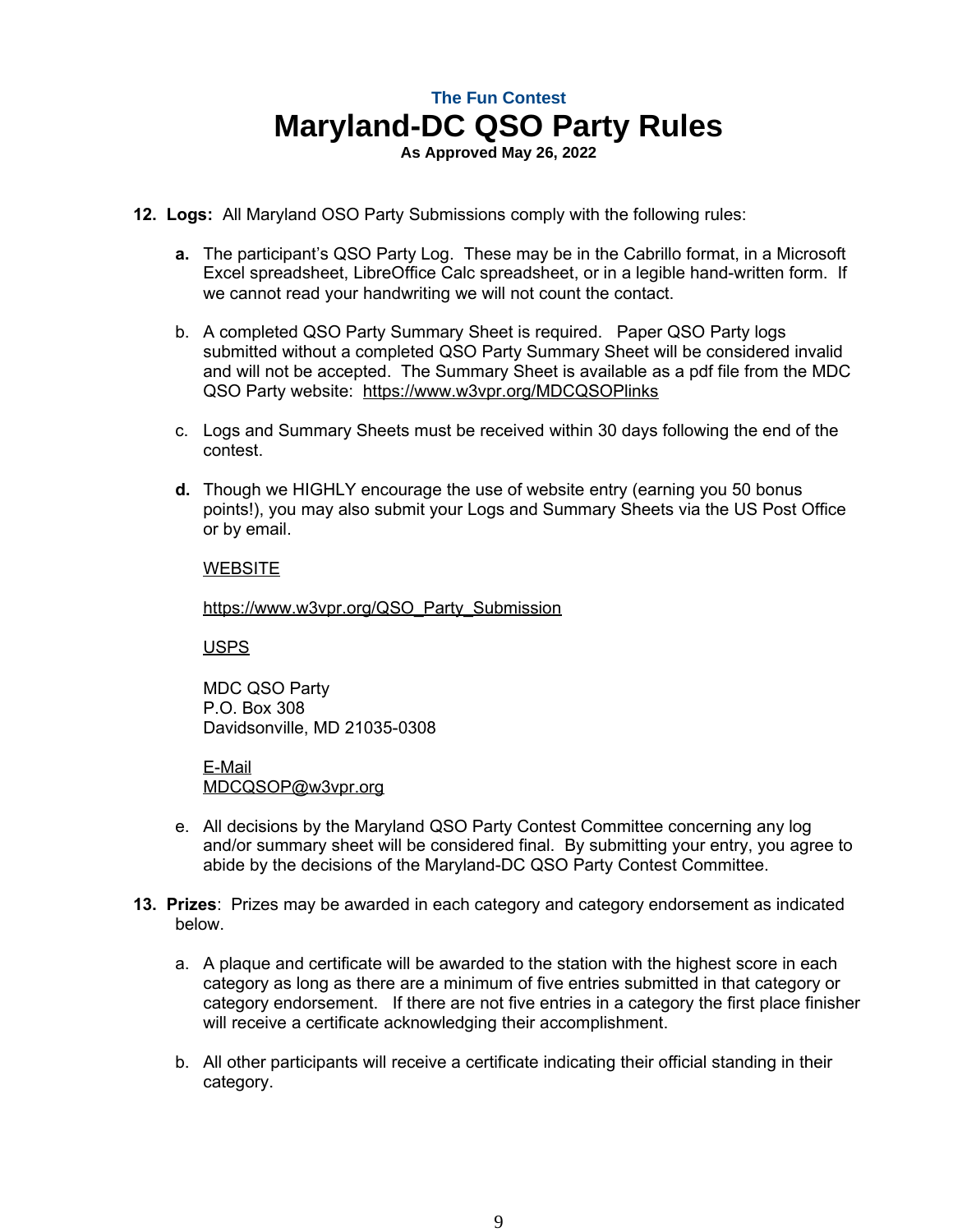**As Approved May 26, 2022**

- c. Any station submitting a log with at least 10 QSOs will receive a "Participating Certificate".
- d. Additionally, the following endorsements are available for each operating category:
	- i. YL (All of the operators must by YLs).
	- ii. Youth (all of the operators must be under the age of 18).
	- iii. VHF-UHF Only (This category operated only on VHF and/or UHF frequencies).
	- iv. Worked all MDC jurisdictions.
- e. The MDC Club Membership Participation trophy will be awarded to the MDC ARRL registered radio club with the highest total participation score. All the points earned by your club's station, plus the points earned by club members operating other participating stations independent of the club station will determine the club's raw participation score. The points earned by any member operating an individual station may be apportioned at the time of submission to as many as three ARRL registered clubs. All points earned by a bona fide ARRL club station using a club call sign will be apportioned to that club. Point assignments may be slightly adjusted to compensate for mathematical rounding.

For the purpose of this contest any chapter of a MDC club with multiple chapters will be considered as a separate club, and the chapter identification must be provided on the entry form.

The 2-digit percentage of the members of your club who participated in the contest will be calculated. The first digit of that percentage will be added to 1 to establish the multiplier. The raw score will be multiplied by this number to produce the total participation score.

Examples: For 09% club member participation, the multiplier is 1. For 27% club member participation, the multiplier is 3. For 72% club member participation, the multiplier is 8.

This will give smaller clubs a chance to equitably compete against the larger ones, since smaller clubs should find it easier to encourage a high percentage of their members to participate.

Persons or organizations interested in sponsoring a plaque or making a donation may contact MDCQSOP@w3vpr.org for details.

**14. IMPORTANT MESSAGE FOR CONTESTANTS USING FT4/FT8:** The Nevada QSO party has developed a method by which the ARRL Field Day mode may be used for FT4 and FT8 QSO Party Contacts. It is our intent to use their system in the Maryland-DC QSO Party for 2020. Currently our system requires location numbers 1 through 25, and category letters A-H. Since Field Day entries are limited to letters A-F, MDC QSO categories f, g, and h will be reported as category F. Because all digital modes are allowed in the Maryland DC QSO Party,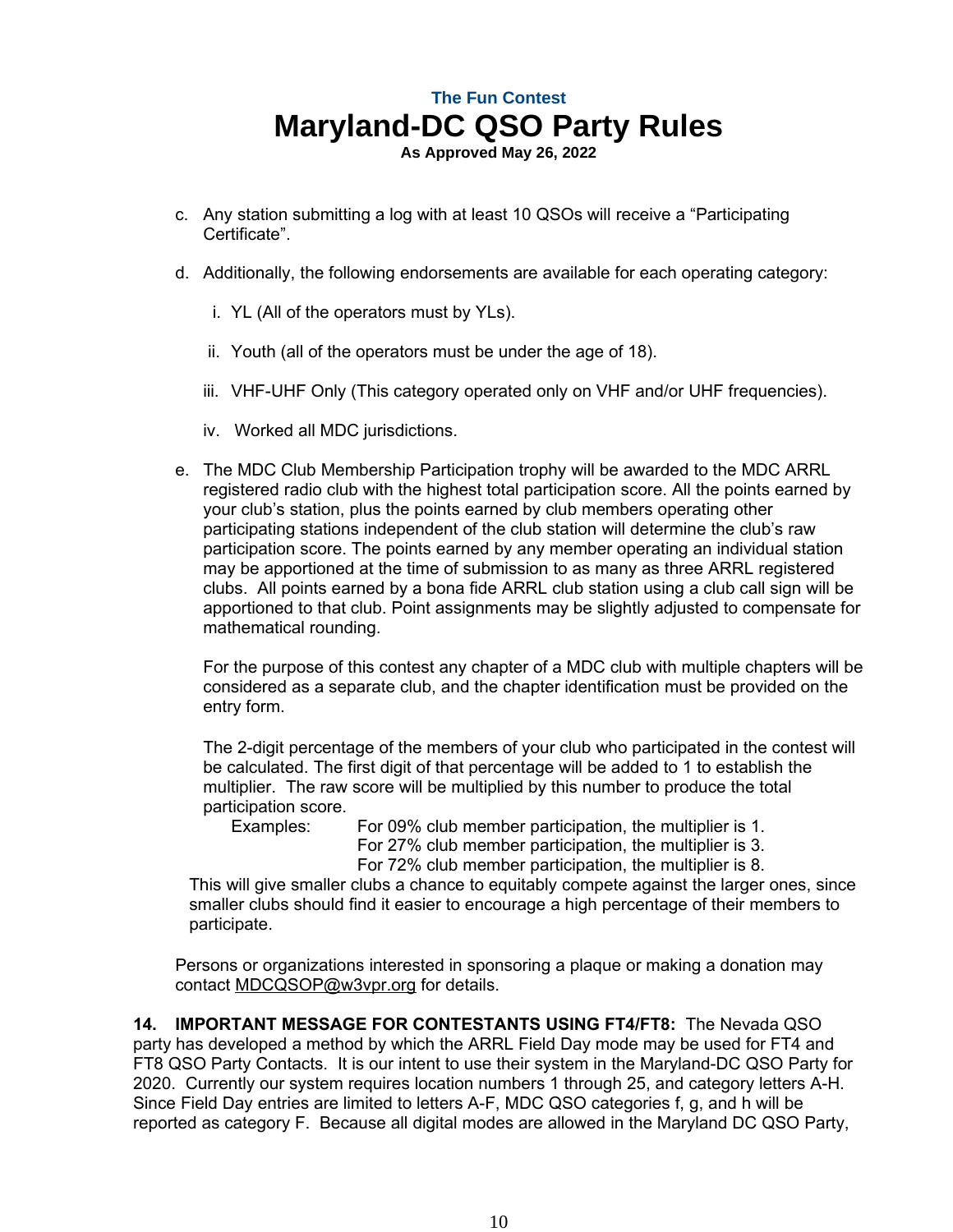**As Approved May 26, 2022**

provided the correct exchange information can be relayed between contestants, no special rules are required.

When using the WSJT-X software to transmit and receive FT4 or FT8 messages, the "special operating activity" box should be checked under the file > Settings... > Advanced tab, and the "ARRL Field Day" button should be selected. If you are a MDC station, your location number and category and the "MDC" should be entered in the "FD Exch:" box. If you are a non-MDC station, your location number is "1" , which should be followed by your category designation, and then your ARRL section, or "DX".

Examples:

MDC standard station operating in Prince George's County: FD Exch: 17F MDC San Diego, California mobile station: FD Exch: 1D SDG

Pittsburg, Pennsylvania QRP station: FD Exch: 1E WPA German unlimited station: Fd Exch: 1F DX

When you select the special operating activity FD mode, your TX 6 message, which is sent as your "CQ" request, is automatically initialized to "CQ FD (callsign) (grid square)". You should change the "FD" to "MDC" to let listeners know that you are participating in the MDC QSO party. It would then look something like this: "CQ MDC W3VPR FM18".

Good Luck to All !!!

Addendum #1: N1MM users.

For those users who have elected to use N1MM software, please be aware of the following. Below is a list, provided by N1MM, of 13 VE multiplier abbreviations used by 30 QSO Parties. These are represented in a larger font on the first and third lines, and are the acceptable Canadian Province abbreviations used in the Maryland-DC QSO Party. Under each, on the second and fourth lines are the mapping cases for those Provinces. If a user decides to enter the prefix rather than the Province, the following chart will be used. For instance a user entering VE1 as the station's Province will have it automatically logged as NS for Nova Scotia. Once N1MM has entered the correct exchange, a user may force log an incorrect exchange if desired. That is often the case when the VE station doesn't know what to send, and the logging station wants to log what was actually sent.

| <b>NB</b> | <b>NS</b>                                | QC                                                                                           | <b>ON</b>                                          | MВ                         | <b>SK</b>                                           | AB                                                                                   |
|-----------|------------------------------------------|----------------------------------------------------------------------------------------------|----------------------------------------------------|----------------------------|-----------------------------------------------------|--------------------------------------------------------------------------------------|
| VE9 NB    | VE <sub>1</sub> N <sub>S</sub><br>VA1 NS | PQ QC<br>QUE QC<br>QU QC<br>VE <sub>2</sub> Q <sub>C</sub><br>VA <sub>2</sub> Q <sub>C</sub> | ONT ON<br>VE <sub>3</sub> ON<br>VA <sub>3</sub> ON | MAN MB<br>VE4 MB<br>VA4 MB | <b>SAS SK</b><br><b>SASK SK</b><br>VE5 SK<br>VA5 SK | ALB AB<br>ALT AB<br>VE <sub>6</sub> A <sub>B</sub><br>VA <sub>6</sub> A <sub>B</sub> |